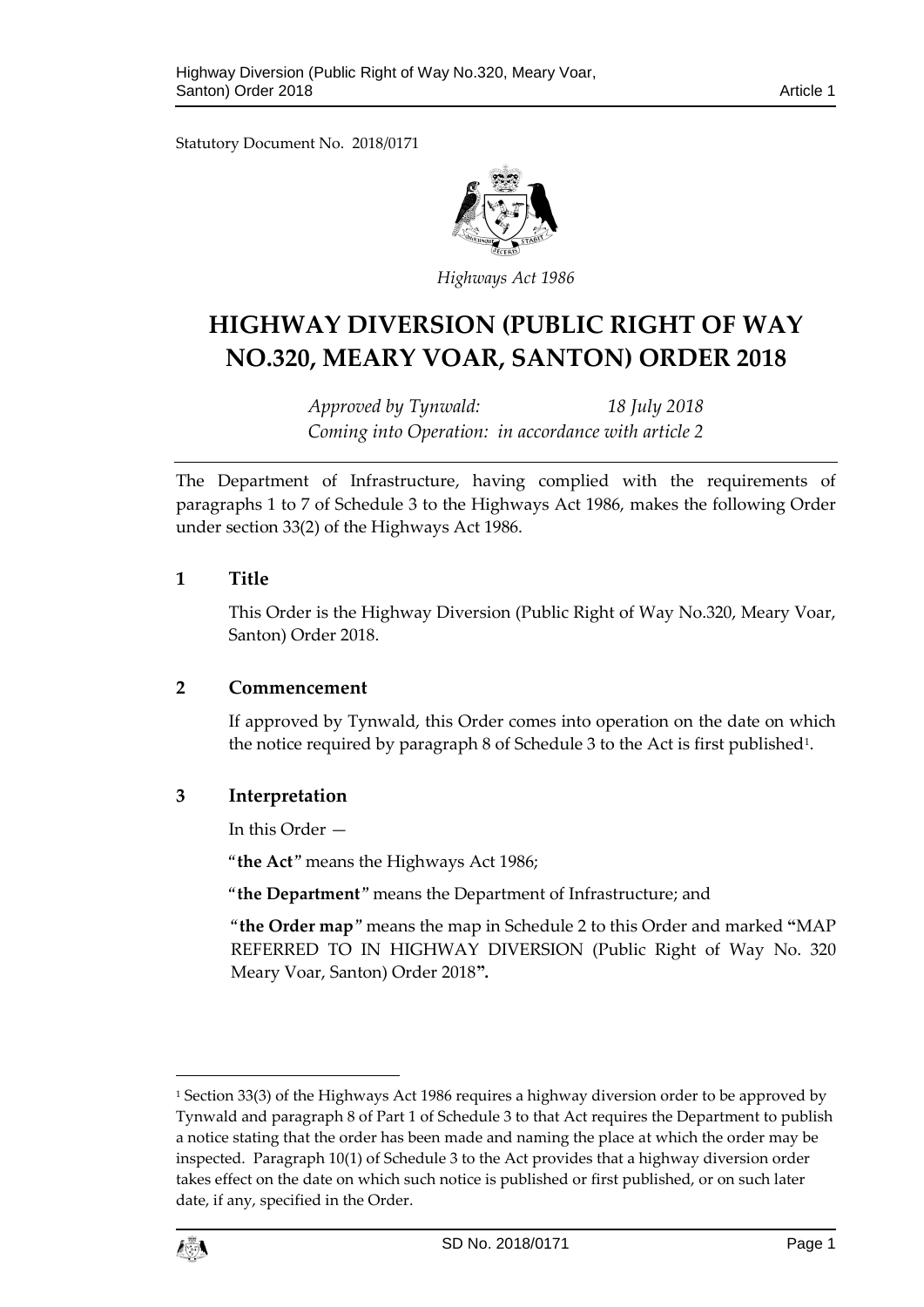# **4 Diversion of Highway**

On the date on which this Order takes effect —

- (a) the highway specified in Part 1 of Schedule 1 shall be extinguished; and
- (b) the new highway, described in Part 2 of Schedule 1 shall be created.

# **5 Revocations**

The following Orders are revoked —

- (a) Highway Diversion (Public Right of Way 320, Meay Voar, Santon) Order 2016<sup>2</sup> ; and
- (b) Highway Diversion (Public Right of Way No.320, Meay Voar, Santon) Order 2017<sup>3</sup> ;

## **MADE 18 JUNE 2018**

**R K HARMER** *Minister for Infrastructure*

 $\overline{a}$ 



<sup>2</sup> SD 2016/0136

<sup>3</sup> SD 2017/0002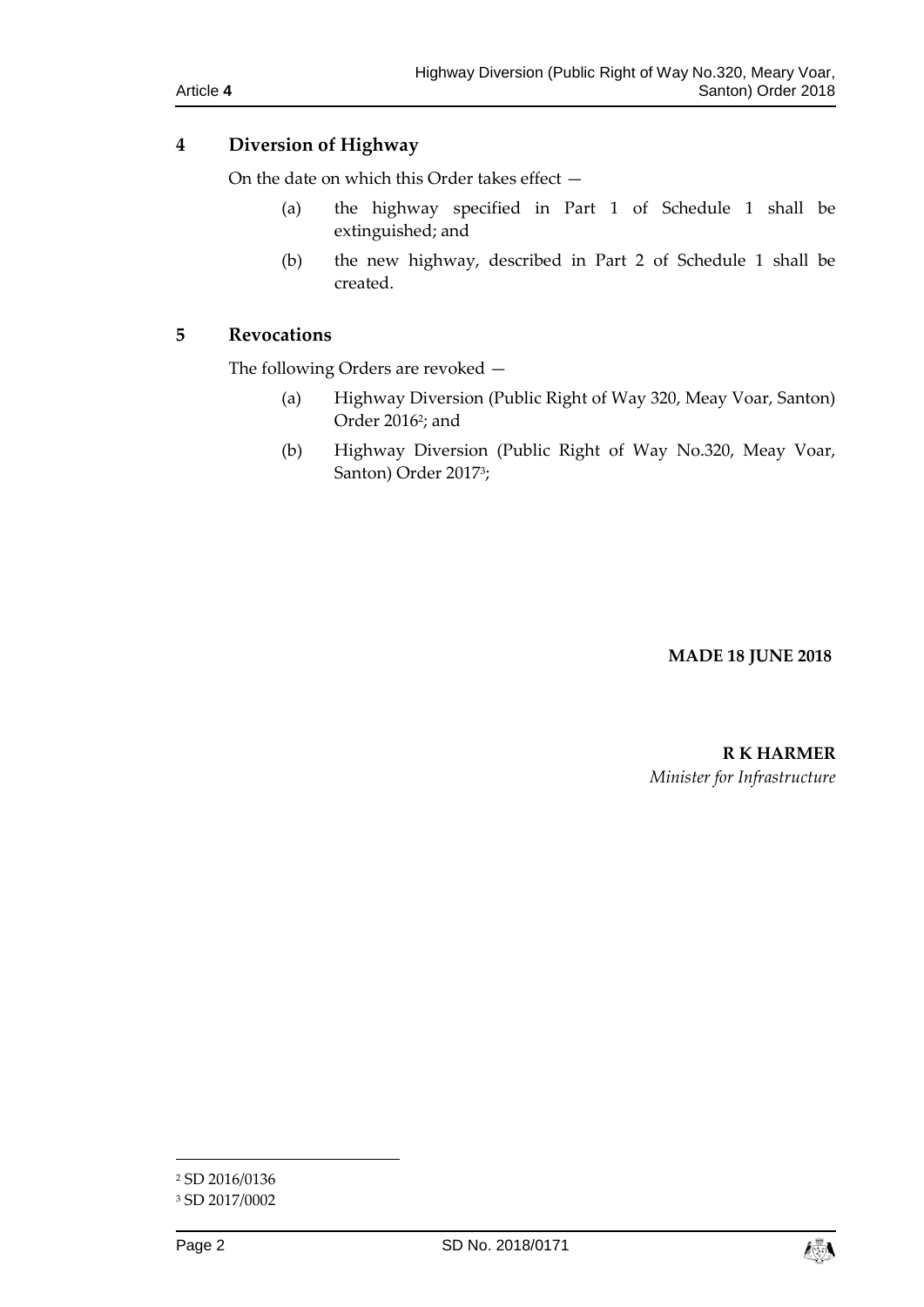## **SCHEDULE 1**

#### **PART 1**

#### **HIGHWAY TO BE EXTINGUISHED BY THIS ORDER**

## [Article 4(1)]

A length of footpath designated as Public Right of Way No. 320, from a point at 232326E 470537N on field 514018 south-eastwards through Meary Voar to its junction with Public Right of Way No. 318, the Coastal Footpath, at 232493E 470392N at Purt Veg, as shown by a broken line on the Order map.

#### **PART 2**

#### **HIGHWAY TO BE CREATED BY THIS ORDER**

# [Article 4(2)]

A length of footpath, to be designated as part of Public Right of Way No. 320, from a point at 232326E 470537N in field 514018, down along the north-east boundary of the field marked 514021, and following south-easterly to the coastal field boundary thence north-easterly to join Public Right of Way No. 318 on the coast at 232493E 470392N, at Purt Veg, as shown by a solid line on the Order map.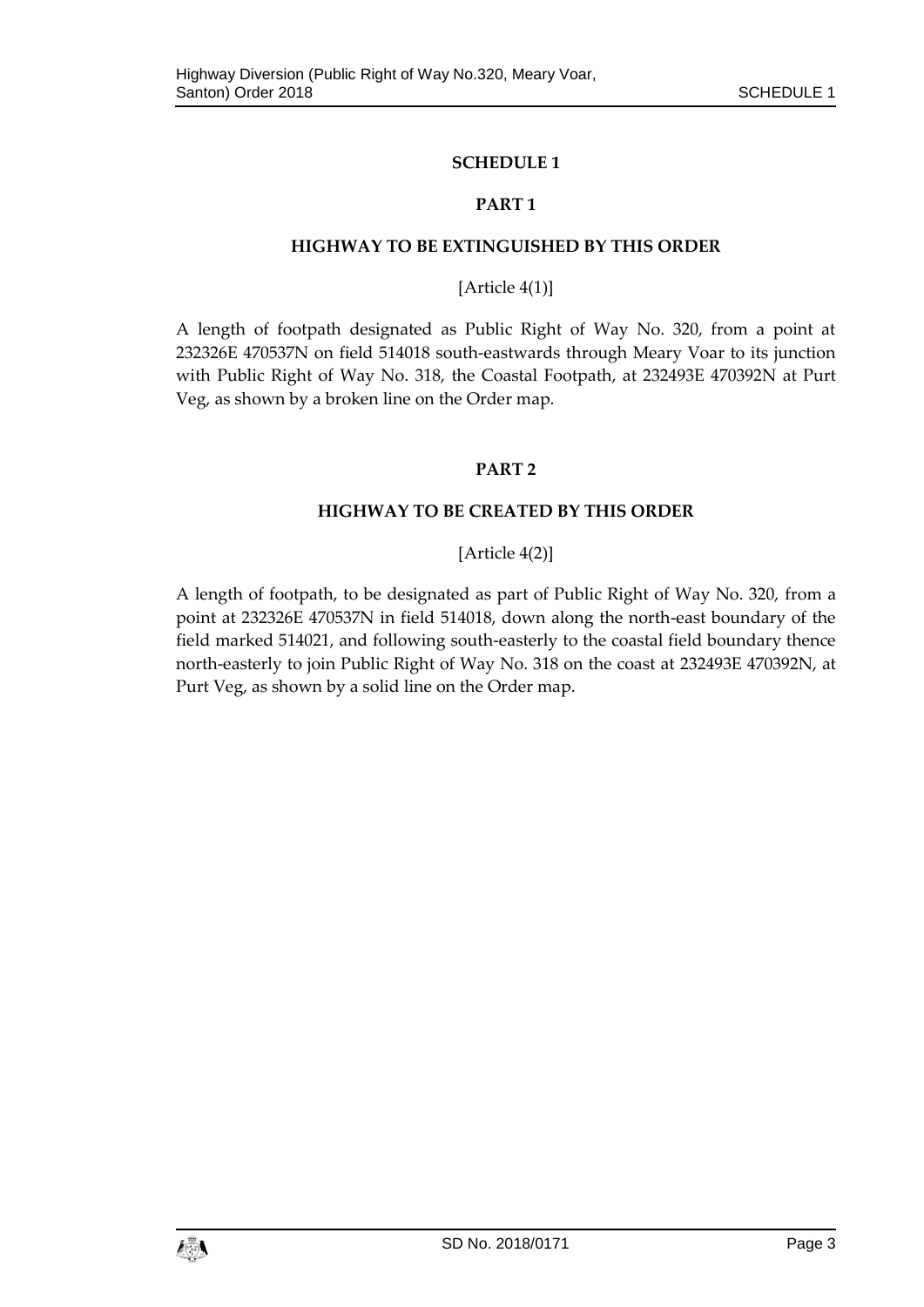#### **SCHEDULE 2**

## **ORDER MAP**

#### [Article 3]

**MAP REFERRED TO IN HIGHWAY DIVERSION (Public Right of Way No. 320 Meary Voar, Santon) Order 2018**



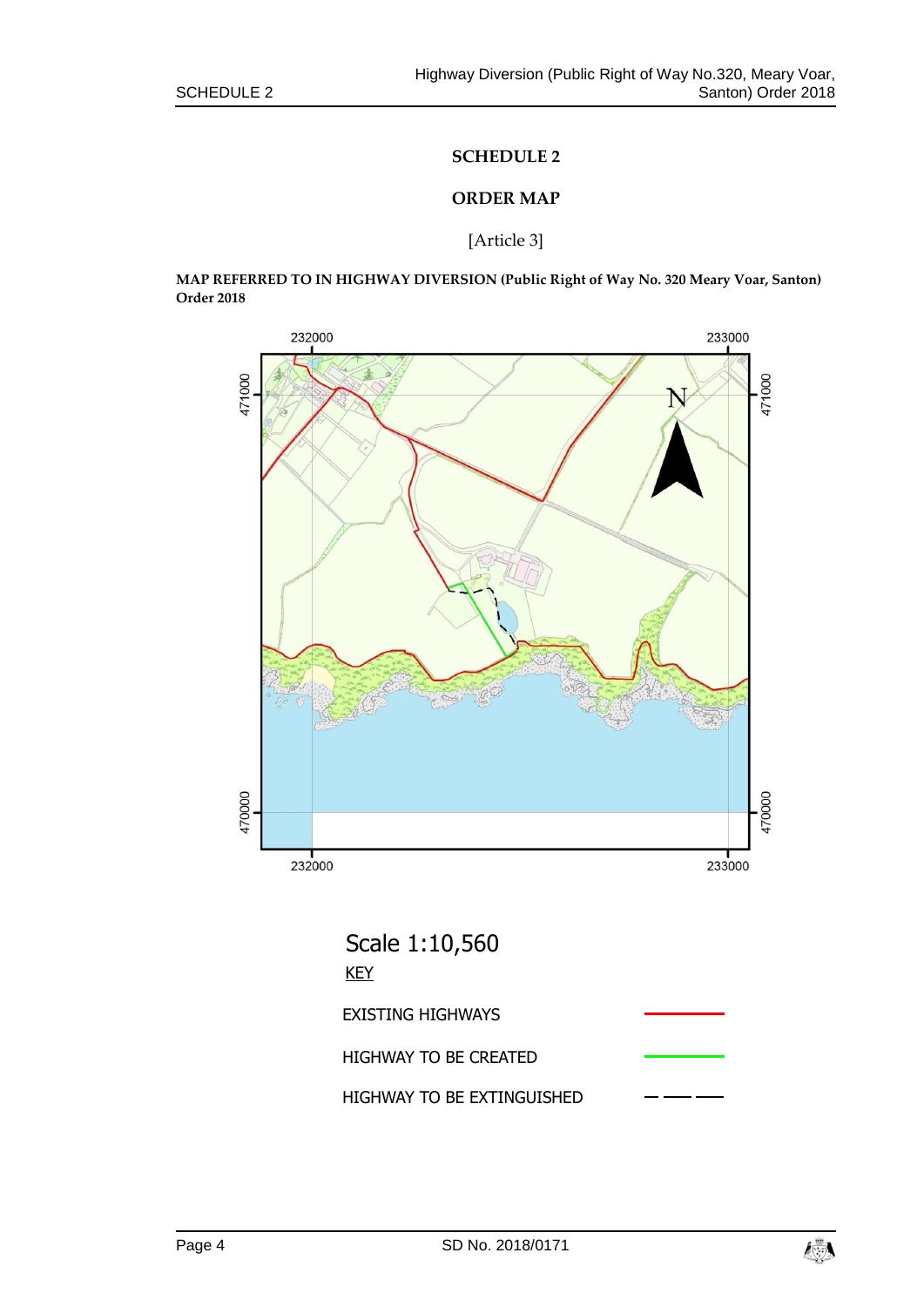# *EXPLANATORY NOTE*

# *(This note is not part of the Order)*

This Order diverts a length of the Public Right of Way No.320, Meary Voar, Santon.

It is considered expedient to make this Diversion Order, solely for the purpose of providing a more commodious route for persons using this public right of way.

This Order revokes the following Orders —

- (a) Highway Diversion (Public Right of Way 320, Meay Voar, Santon) Order 2016; and
- (b) Highway Diversion (Public Right of Way No.320, Meay Voar, Santon) Order 2017.

The diagram overleaf illustrates the effect of the proposed Order.